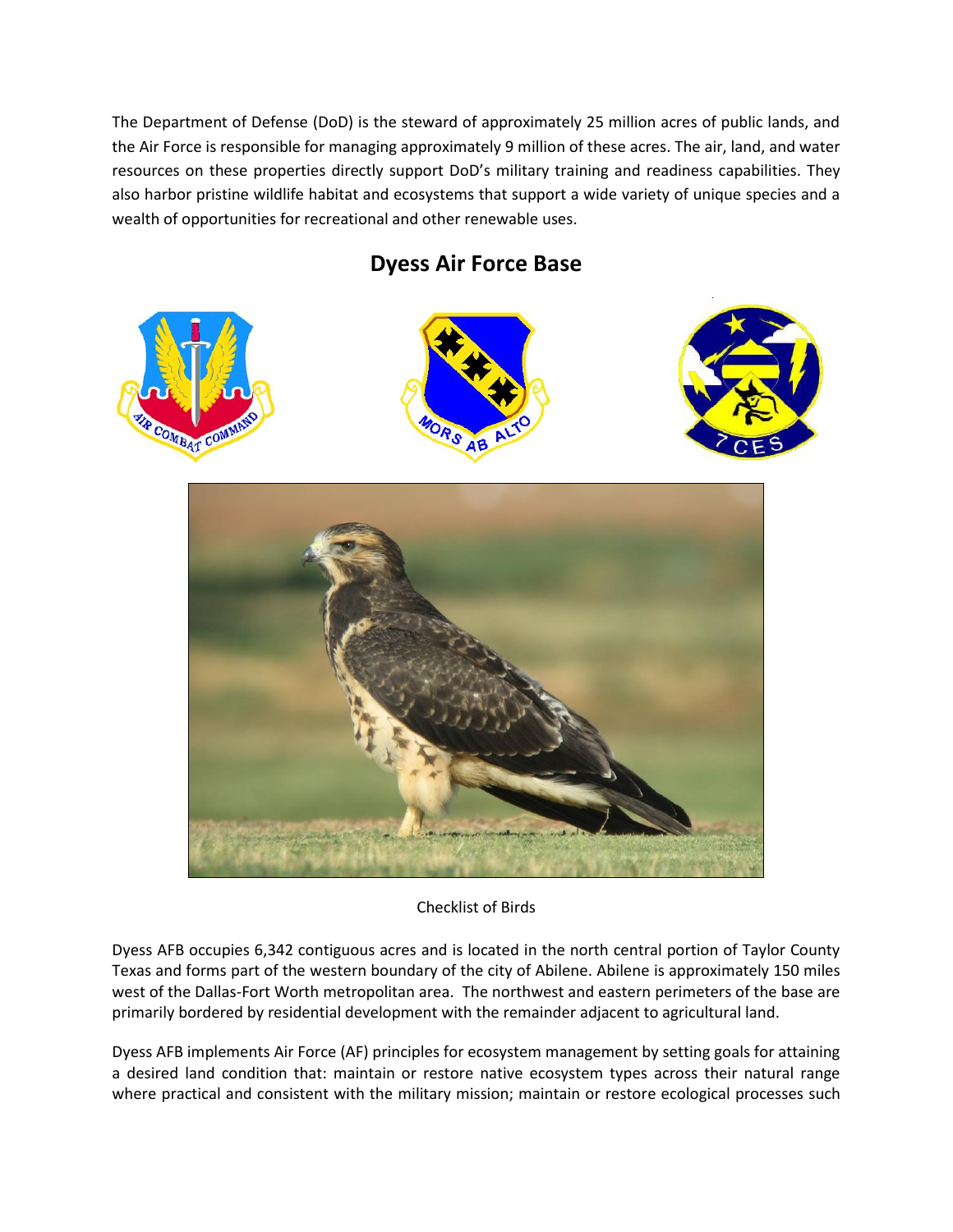as fire and other disturbance regimes where practical and consistent with the military mission; maintain or restore the hydrological processes in streams, floodplains, and wetlands when feasible; use regional approaches to implement ecosystem management by collaboration with other DoD components as well as other federal, state and local agencies, and adjoining property owners; and provide for outdoor recreation and other practical utilization of the land and its resources, provided that such use does not inflict long-term ecosystem damage or negatively impact the AF mission.

The base is located in the Rolling Plains ecoregion at the southeastern end of Bird Conservation Region 19. Elevation on the base ranges from 1,730 to 1,818 feet above mean sea level (amsl). The base is bisected by Little Elm Creek, a tributary of the Clear Fork of the Brazos River.

The topography and vegetation of the Rolling Plains are significantly diverse. Terrain and plant communities vary from the relatively flat midgrass areas of sideoats grama to the rough broken slopes supporting a juniper-midgrass or Mohr shin oak. Gently rolling hills support a little bluestem-sideoats grama series while the major drainage and floodplains of the Red, Brazos, and Colorado rivers may support a mixture of tall and midgrasses within a deciduous hardwood corridor. On many sites the presence of sideoats grama and/or little bluestem best characterize the mixed prairie on the Rolling Plains. Other plants which are widespread throughout the region include: mesquite, lotebush, juniper, prickly pear, Texas grama, Texas wintergrass, silver bluestem, vine-mesquite, and Arizona cottontop. A large and diverse component of forbs and legumes as well as other grasses and woody plants are often found in association with the dominant grasses.

## Location Map

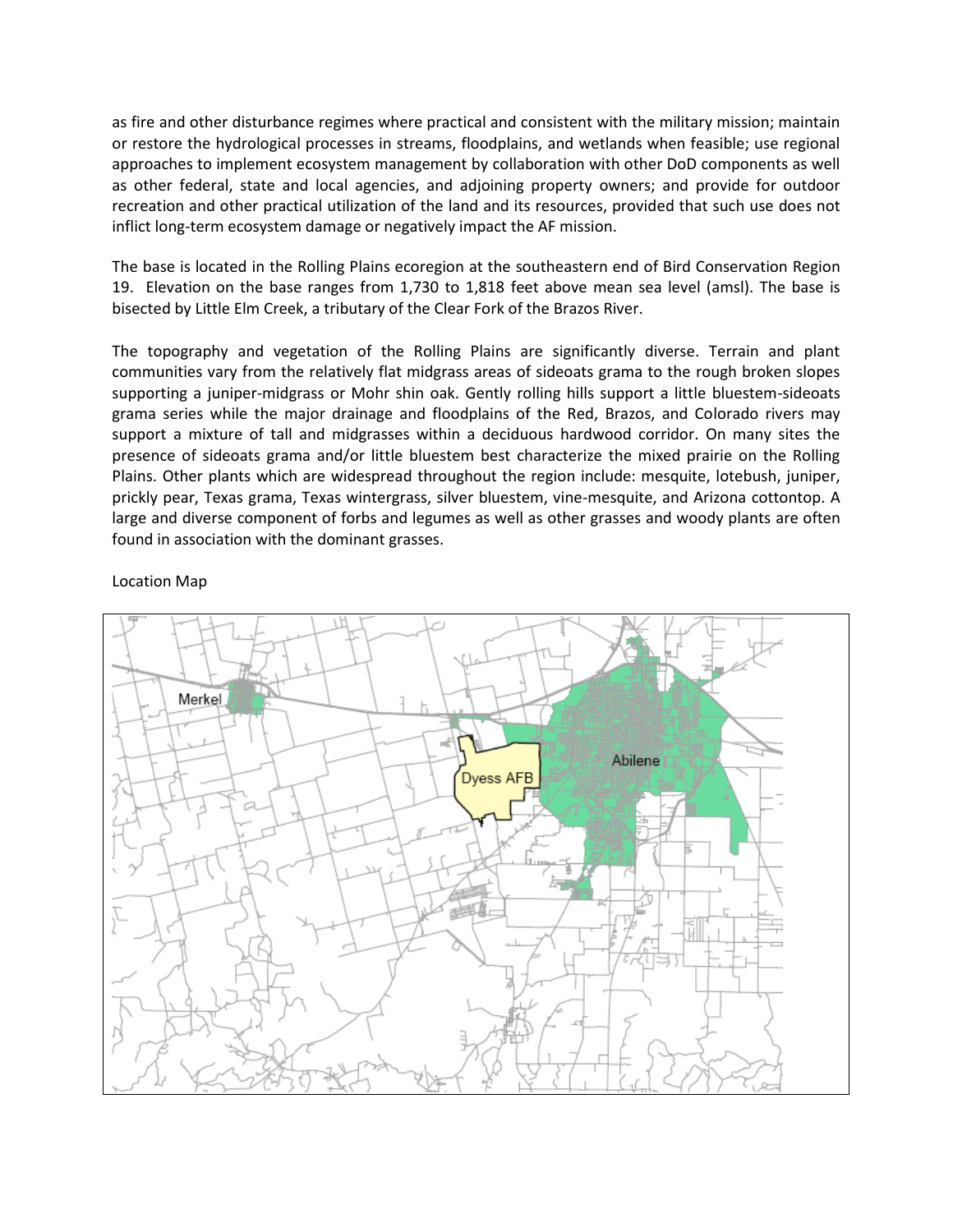## **FIELD CHECKLIST OF THE BIRDS OF DYESS AIR FORCE BASE, TEXAS, 2008**

**Legend:**

**Abundance** in proper habitat at proper time of the year:

|   | Common                                | -Should be seen most days.                                             |
|---|---------------------------------------|------------------------------------------------------------------------|
|   | Uncommon                              | -Usually present but hard to find.                                     |
|   | Rare                                  | -Very hard to find; not present every year.                            |
|   |                                       | -Bird suspected of lingering between dates.                            |
| х | Single sightings                      | -Single sightings; more data needed to determine abundance.            |
| N | Confirmed nesting record              | -by photo, or by observation of bird on nest or parents feeding young. |
| っ | Nesting suspected, but not confirmed. |                                                                        |

**D** Documented by photo or specimen.

**H:** Habitat code **A-**all habitats **B**-brush **F**-fresh water,shoreline,marsh **G**-grasslands **O**-overhead **R**-riparian **U**-urban/commercial **W**-woods

**BBL** Four-letter Bird Banding Laboratory Code, Patuxent Wildlife Research Center

| <b>Species</b>                      |   |    |   |   |   |  | D   N   Jan   Feb   Mar   Apr   May  Jun   Jul   Aug  Sep  Oct   Nov   Dec |   |   |   | H           | <b>BBL</b>  |     | Other |
|-------------------------------------|---|----|---|---|---|--|----------------------------------------------------------------------------|---|---|---|-------------|-------------|-----|-------|
| <b>DUCKS, GEESE AND SWANS</b>       |   |    |   |   |   |  |                                                                            |   |   |   |             |             |     |       |
| <b>Black-bellied Whistling-Duck</b> | D | N. |   |   |   |  |                                                                            | x |   |   | F           | <b>BBWD</b> |     |       |
| <b>Greater White-fronted Goose</b>  | D |    | x |   |   |  |                                                                            |   |   |   | O           | <b>GWFG</b> |     |       |
| <b>Wood Duck</b>                    | D |    |   |   |   |  |                                                                            |   | x | x | F           | <b>WODU</b> |     |       |
| American Wigeon                     | D |    |   |   |   |  |                                                                            |   |   |   | F           | <b>AMWI</b> |     |       |
| Gadwall                             | D |    |   |   |   |  |                                                                            |   |   |   | F           | <b>GADW</b> | fem |       |
| Green-winged Teal                   | D |    |   |   |   |  |                                                                            |   |   |   | F           | <b>GWTE</b> |     |       |
| Mallard                             | D |    |   |   |   |  |                                                                            |   |   |   | F           | <b>MALL</b> |     |       |
| Northern Pintail                    |   |    |   |   |   |  |                                                                            |   |   | X | F           | <b>NOPI</b> |     |       |
| <b>Blue-winged Teal</b>             | D |    |   |   |   |  |                                                                            |   |   |   | F           | <b>BWTE</b> | fem |       |
| Cinnamon Teal                       |   |    |   |   | x |  |                                                                            |   |   |   | F           | <b>CITE</b> |     |       |
| Northern Shoveler                   | D |    |   |   |   |  |                                                                            |   |   |   | F           | <b>NSHO</b> |     |       |
| Canvasback                          | D |    |   | x |   |  |                                                                            |   |   |   | F           | <b>CANV</b> |     |       |
| Ring-necked Duck                    | D |    |   |   |   |  |                                                                            |   |   |   | F           | <b>RNDU</b> |     |       |
| Lesser Scaup                        | D |    |   | . |   |  |                                                                            |   |   |   | F           | <b>LESC</b> |     |       |
| <b>Bufflehead</b>                   | D |    |   |   |   |  |                                                                            |   |   |   | F           | <b>BUFF</b> |     |       |
| Common Goldeneye                    | D |    |   |   |   |  |                                                                            |   |   |   | F.          | <b>COGO</b> |     |       |
| <b>Hooded Merganser</b>             |   |    | X |   |   |  |                                                                            |   |   |   | F           | <b>HOME</b> |     |       |
| <b>Ruddy Duck</b>                   | D |    |   |   |   |  |                                                                            |   |   |   | F.          | <b>RUDU</b> |     |       |
| <b>TURKEYS</b>                      |   |    |   |   |   |  |                                                                            |   |   |   |             |             |     |       |
| <b>Wild Turkey</b>                  | D | N  |   |   |   |  |                                                                            |   |   |   | <b>RUW</b>  | <b>WITU</b> |     |       |
| <b>NEW WORLD QUAIL</b>              |   |    |   |   |   |  |                                                                            |   |   |   |             |             |     |       |
| Northern Bobwhite                   | D | N  |   |   |   |  |                                                                            |   |   |   | <b>BGRW</b> | <b>NOBO</b> | fem |       |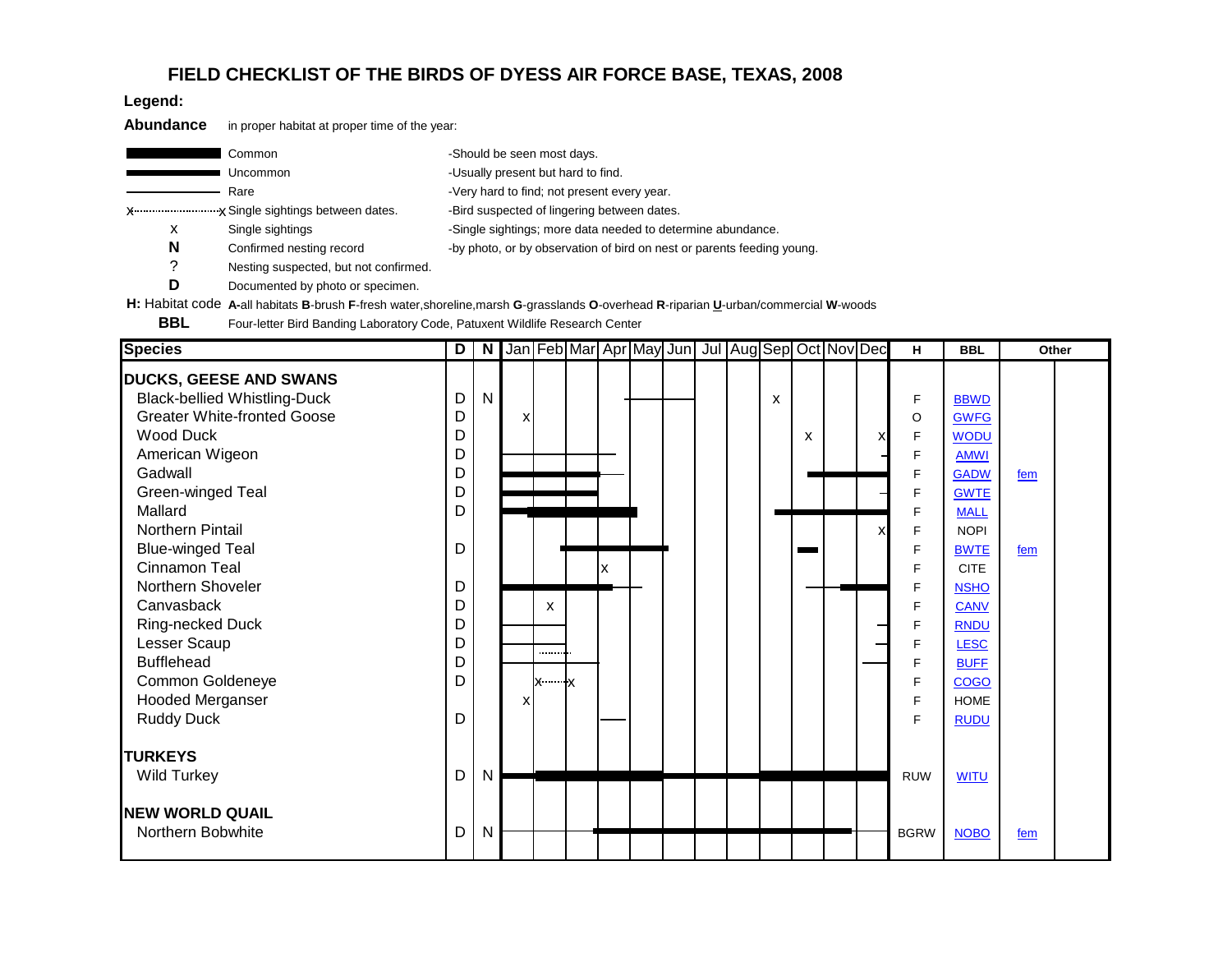| <b>Species</b>                       | $\overline{\mathsf{D}}$ |                |  |   |   |   |  |    |   | N Jan Feb Mar Apr May Jun Jul Aug Sep Oct Nov Dec |   | $\boldsymbol{\mathsf{H}}$ | <b>BBL</b>                 |            | Other |
|--------------------------------------|-------------------------|----------------|--|---|---|---|--|----|---|---------------------------------------------------|---|---------------------------|----------------------------|------------|-------|
| <b>GREBES</b>                        |                         |                |  |   |   |   |  |    |   |                                                   |   |                           |                            |            |       |
| Pied-billed Grebe                    | D                       |                |  |   |   |   |  |    |   |                                                   |   | F                         | <b>PBGR</b>                |            |       |
| <b>Eared Grebe</b>                   | D                       |                |  | X |   |   |  |    |   |                                                   |   | F                         | <b>EAGR</b>                |            |       |
| <b>CORMORANTS</b>                    |                         |                |  |   |   |   |  |    |   |                                                   |   |                           |                            |            |       |
| Double-crested Cormorant             | D                       |                |  |   |   |   |  |    |   |                                                   |   |                           |                            |            |       |
|                                      |                         |                |  |   | x |   |  |    |   | X                                                 | X | F                         | <b>DCCO</b>                |            |       |
| <b>HERONS, EGRETS AND BITTERNS</b>   |                         |                |  |   |   |   |  |    |   |                                                   |   |                           |                            |            |       |
| Great Blue Heron                     | D                       |                |  |   |   |   |  |    |   |                                                   |   | F                         | <b>GBHE</b>                |            |       |
| <b>Great Egret</b>                   | D                       |                |  |   |   |   |  |    |   |                                                   |   | F                         | <b>GREG</b>                |            |       |
| Snowy Egret                          | D                       |                |  |   | X |   |  | X  | X |                                                   |   | F                         | <b>SNEG</b>                |            |       |
| Little Blue Heron                    | D                       |                |  |   |   |   |  |    | X |                                                   |   | F                         | LBHE                       |            |       |
| Cattle Egret                         | D                       |                |  |   |   | X |  |    |   | x                                                 |   | F                         | <b>CAEG</b>                |            |       |
| Green Heron                          | D                       | $\tilde{?}$    |  |   |   |   |  |    |   |                                                   |   | <b>FR</b>                 | <b>GRHE</b>                |            |       |
| Black-crowned Night-Heron            | D                       |                |  |   |   | X |  | XX |   |                                                   |   | <b>FR</b>                 | <b>BCNH</b>                |            |       |
| Yellow-crowned Night-Heron           | D                       |                |  |   |   |   |  |    |   |                                                   |   | FR.                       | <b>YCNH</b>                | <u>juv</u> |       |
| <b>IBIS AND SPOONBILLS</b>           |                         |                |  |   |   |   |  |    |   |                                                   |   |                           |                            |            |       |
| White-faced Ibis                     |                         |                |  |   |   | X |  |    |   |                                                   |   | F                         | <b>WFIB</b>                |            |       |
|                                      |                         |                |  |   |   |   |  |    |   |                                                   |   |                           |                            |            |       |
| <b>NEW WORLD VULTURES</b>            |                         |                |  |   |   |   |  |    |   |                                                   |   |                           |                            |            |       |
| <b>Black Vulture</b>                 |                         |                |  |   |   |   |  |    | X |                                                   |   | O                         | <b>BLVU</b>                |            |       |
| <b>Turkey Vulture</b>                | D                       |                |  |   |   |   |  |    |   |                                                   |   | A                         | <b>TUVU</b>                |            |       |
|                                      |                         |                |  |   |   |   |  |    |   |                                                   |   |                           |                            |            |       |
| <b>HAWKS, EAGLES AND KITES</b>       |                         |                |  |   |   |   |  |    |   |                                                   |   |                           |                            |            |       |
| Mississippi Kite                     | D                       | $\mathsf{N}$   |  |   |   |   |  |    |   |                                                   |   | <b>RUW</b>                | <b>MIKI</b>                | <u>juv</u> |       |
| Northern Harrier                     | D                       |                |  |   |   |   |  |    |   |                                                   |   | <b>BGR</b>                | <b>NOHA</b>                |            |       |
| Sharp-shinned Hawk                   | D<br>D                  |                |  |   |   |   |  |    |   |                                                   |   | <b>RW</b>                 | <b>SSHA</b>                |            |       |
| Cooper's Hawk<br>Red-shouldered Hawk | D                       |                |  |   |   |   |  |    |   |                                                   |   | <b>RW</b>                 | <b>COHA</b>                |            |       |
| Swainson's Hawk                      | D                       | $\mathsf{N}$   |  |   |   |   |  |    |   |                                                   |   | <b>RW</b>                 | <b>RSHA</b>                |            |       |
| Red-tailed Hawk                      | D                       | $\mathsf{N}$   |  |   |   |   |  |    |   |                                                   |   | <b>RW</b>                 | <b>SWHA</b><br><b>RTHA</b> |            |       |
|                                      |                         |                |  |   |   |   |  |    |   |                                                   |   | Α                         |                            |            |       |
| <b>OSPREY</b>                        |                         |                |  |   |   |   |  |    |   |                                                   |   |                           |                            |            |       |
| Osprey                               | D                       |                |  |   | X |   |  |    |   |                                                   |   | F                         | <b>OSPR</b>                |            |       |
|                                      |                         |                |  |   |   |   |  |    |   |                                                   |   |                           |                            |            |       |
| <b>FALCONS AND CARACARAS</b>         |                         |                |  |   |   |   |  |    |   |                                                   |   |                           |                            |            |       |
| American Kestrel                     | D                       | $\overline{?}$ |  |   |   |   |  |    |   |                                                   |   | U                         | <b>AMKE</b>                | fem        |       |
| Merlin                               | D                       |                |  |   |   |   |  |    |   |                                                   |   | G                         | <b>MERL</b>                |            |       |
| RAILS, GALLINULES AND COOTS          |                         |                |  |   |   |   |  |    |   |                                                   |   |                           |                            |            |       |
| American Coot                        | D                       |                |  |   |   |   |  |    |   |                                                   |   | F                         | <b>AMCO</b>                |            |       |
|                                      |                         |                |  |   |   |   |  |    |   |                                                   |   |                           |                            |            |       |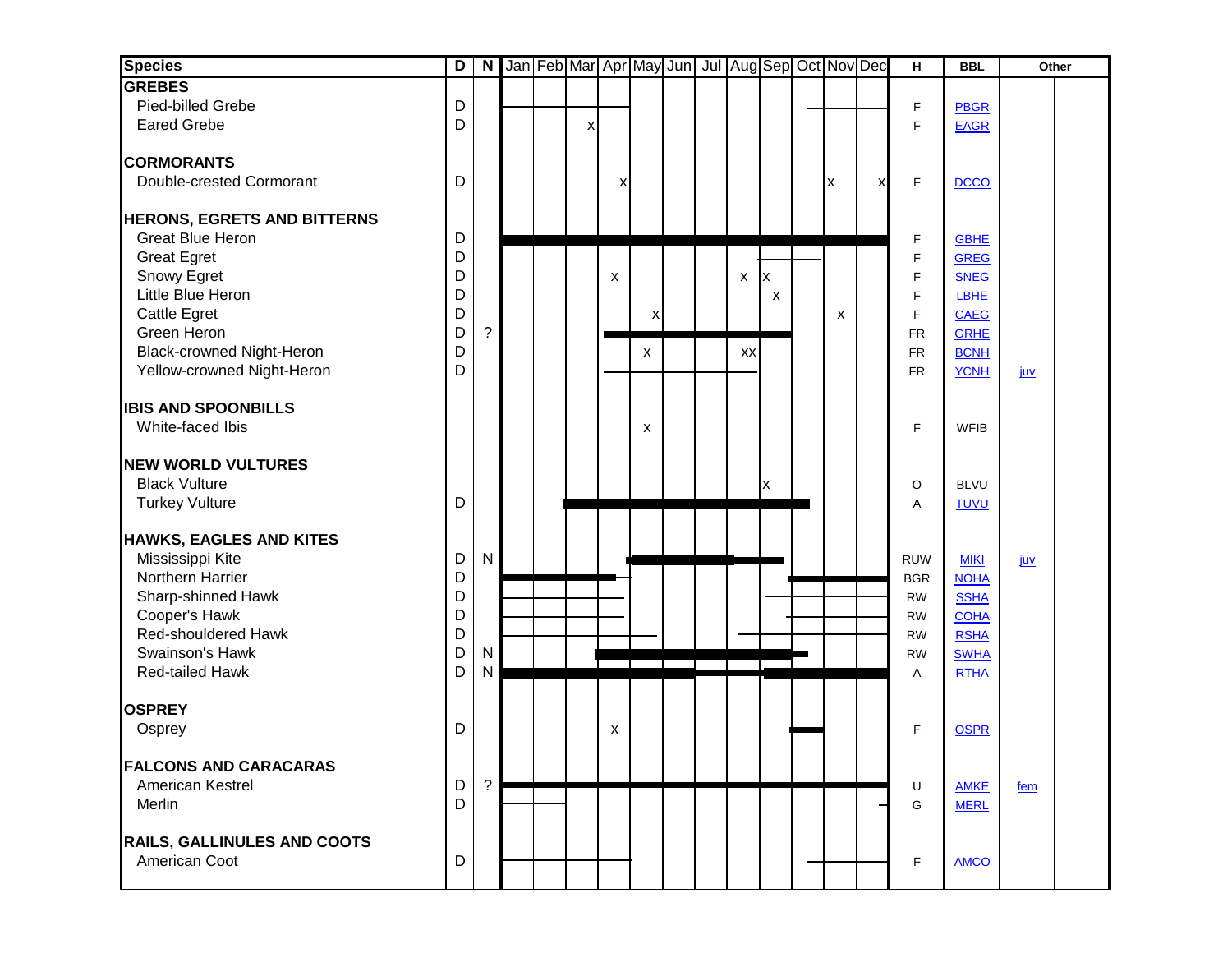| <b>Species</b>                                                                                      | $\overline{D}$ | $\overline{\mathbf{N}}$   |  |   |   |        | Jan Feb Mar Apr May Jun   Jul   Aug Sep Oct   Nov Dec |  |   |  | $\mathbf H$            | <b>BBL</b>                                        |            | Other |
|-----------------------------------------------------------------------------------------------------|----------------|---------------------------|--|---|---|--------|-------------------------------------------------------|--|---|--|------------------------|---------------------------------------------------|------------|-------|
| <b>CRANES</b>                                                                                       |                |                           |  |   |   |        |                                                       |  |   |  |                        |                                                   |            |       |
| Sandhill Crane                                                                                      | D              |                           |  |   |   |        |                                                       |  |   |  | O                      | <b>SACR</b>                                       |            |       |
| <b>PLOVERS AND LAPWINGS</b><br>Killdeer<br>Mountain Plover                                          | D<br>D         | $\mathsf{N}$              |  |   |   |        |                                                       |  | X |  | FGU<br>G               | <b>KILL</b><br><b>MOPL</b>                        |            |       |
| <b>AVOCETS AND STILTS</b><br><b>Black-necked Stilt</b>                                              |                |                           |  |   |   |        | X                                                     |  |   |  | F                      | <b>BNST</b>                                       |            |       |
| <b>SANDPIPERS</b><br>Wilson's Snipe                                                                 | D              |                           |  |   |   |        |                                                       |  |   |  | F                      | <b>WISN</b>                                       |            |       |
| Long-billed Dowitcher<br>Long-billed Curlew<br><b>Upland Sandpiper</b><br><b>Greater Yellowlegs</b> | D<br>D<br>D    |                           |  | x | X |        |                                                       |  |   |  | F<br>F<br>G<br>F       | <b>LBDO</b><br>LBCU<br><b>UPSA</b><br><b>GRYE</b> |            |       |
| Lesser Yellowlegs<br>Solitary Sandpiper<br>Spotted Sandpiper                                        | D<br>D         |                           |  | X |   | X      |                                                       |  |   |  | F<br>F<br>F            | LEYE<br><b>SOSA</b><br><b>SPSA</b>                | other      |       |
| Least Sandpiper<br>Pectoral Sandpiper<br>Wilson's Phalarope                                         | D<br>D         |                           |  |   |   | X<br>X |                                                       |  |   |  | F<br>F<br>F            | <b>LESA</b><br><b>PESA</b><br><b>WIPH</b>         |            |       |
| <b>GULLS</b><br><b>Ring-billed Gull</b>                                                             |                |                           |  |   |   |        |                                                       |  |   |  | <b>FU</b>              | <b>RBGU</b>                                       |            |       |
| <b>TERNS</b><br><b>Black Tern</b>                                                                   |                |                           |  |   |   |        |                                                       |  | X |  | F                      | <b>BLTE</b>                                       |            |       |
| <b>PIGEONS AND DOVES</b><br>Rock Pigeon<br><b>Eurasian Collared-Dove</b>                            | D<br>D         | N<br>$\ddot{\phantom{0}}$ |  |   |   |        |                                                       |  |   |  | <b>FU</b><br><b>UW</b> | <b>ROPI</b><br>ECDO                               |            |       |
| <b>Mourning Dove</b><br>White-winged Dove                                                           | D<br>D         | N<br>N                    |  |   |   |        |                                                       |  |   |  | Α<br><b>UW</b>         | <b>MODO</b><br><b>WWDO</b>                        |            |       |
| <b>CUCKOOS</b><br>Yellow-billed Cuckoo<br><b>Greater Roadrunner</b>                                 | D<br>D         | N<br>N                    |  |   |   |        |                                                       |  |   |  | W<br><b>BRW</b>        | <b>YBCU</b><br><b>GRRO</b>                        | <u>juv</u> |       |
| <b>BARN-OWLS</b><br>Barn Owl                                                                        | D              | N                         |  |   |   |        |                                                       |  |   |  | <b>BGRW</b>            | <b>BNOW</b>                                       |            |       |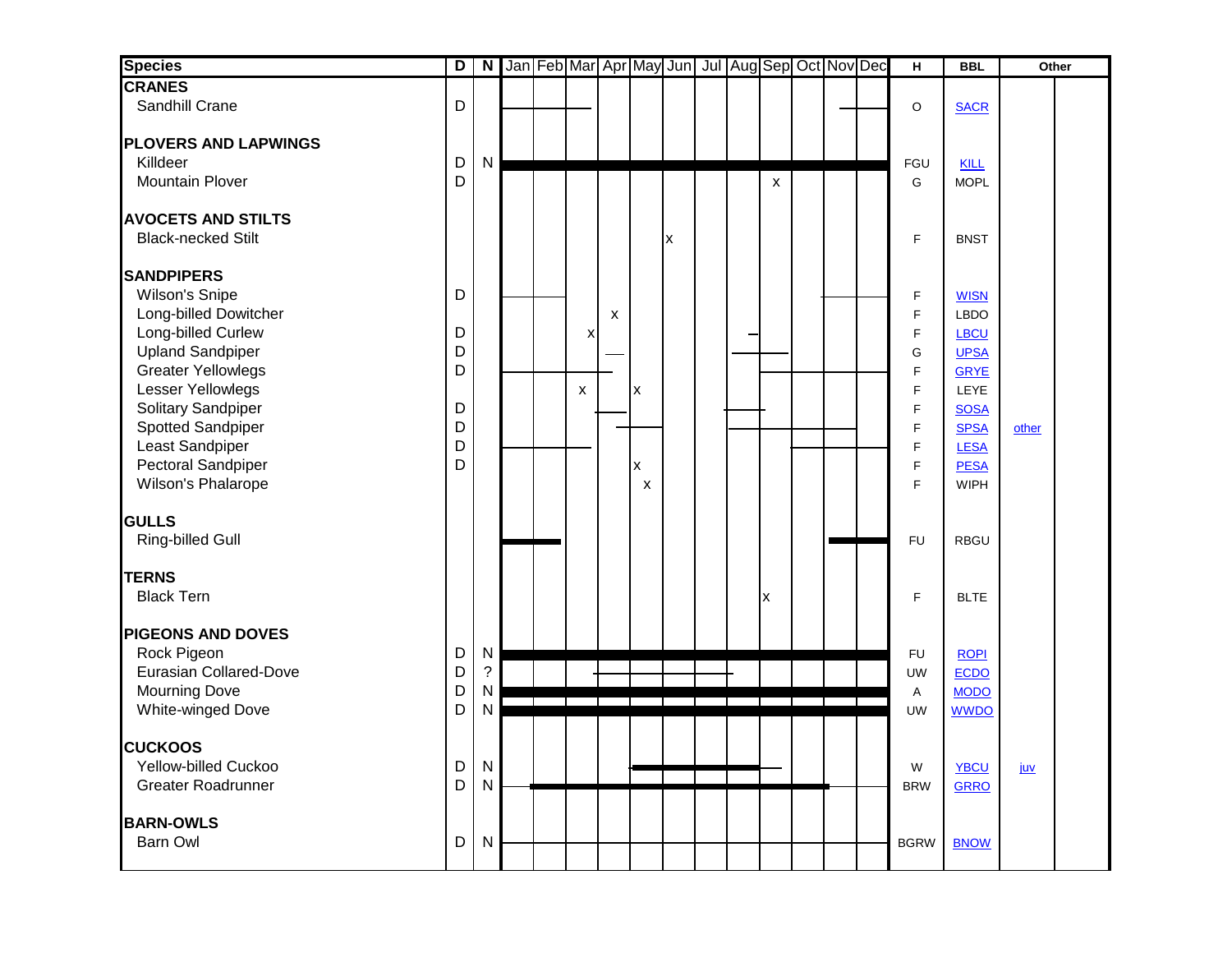| <b>Species</b>                                                                                                                                                                            | D                               |                                        |  |   |        |  |   |            |   | N Jan Feb Mar Apr May Jun Jul Aug Sep Oct Nov Dec |   | H                                                      | <b>BBL</b>                                                                                                    |                   | Other |
|-------------------------------------------------------------------------------------------------------------------------------------------------------------------------------------------|---------------------------------|----------------------------------------|--|---|--------|--|---|------------|---|---------------------------------------------------|---|--------------------------------------------------------|---------------------------------------------------------------------------------------------------------------|-------------------|-------|
| <b>OWLS</b><br>Short-eared Owl<br><b>Great Horned Owl</b><br><b>Burrowing Owl</b>                                                                                                         | D<br>D                          | $\gamma$                               |  | x |        |  |   |            | x |                                                   |   | G<br>A                                                 | <b>SEOW</b><br><b>GHOW</b><br><b>BUOW</b>                                                                     |                   |       |
| <b>NIGHTJARS</b><br>Common Nighthawk<br><b>Common Poorwill</b>                                                                                                                            | D<br>D                          | $\mathsf{N}$                           |  | x |        |  |   |            |   |                                                   |   | Α<br>U                                                 | <b>CONI</b><br><b>COPW</b>                                                                                    |                   |       |
| <b>SWIFTS</b><br><b>Chimney Swift</b>                                                                                                                                                     | D                               | ?                                      |  |   |        |  |   |            |   |                                                   |   | F                                                      | <b>CHSW</b>                                                                                                   |                   |       |
| <b>HUMMINGBIRDS</b><br>Ruby-throated Hummingbird<br><b>Black-chinned Hummingbird</b>                                                                                                      | D<br>D                          | ?                                      |  |   |        |  |   |            |   |                                                   |   | <b>GRW</b><br>GRW                                      | <b>RTHU</b><br><b>BCHU</b>                                                                                    | <u>juv</u>        |       |
| <b>KINGFISHERS</b><br><b>Belted Kingfisher</b>                                                                                                                                            | D                               |                                        |  |   |        |  |   |            |   |                                                   |   | F                                                      | <b>BEKI</b>                                                                                                   |                   |       |
| <b>WOODPECKERS</b><br>Golden-fronted Woodpecker<br>Ladder-backed Woodpecker<br>Downy Woodpecker                                                                                           | D<br>D<br>D                     | $\mathsf{N}$<br>N                      |  | X | х      |  |   | $x \mid x$ |   |                                                   | х | <b>RUW</b><br><b>RUW</b><br>W                          | <b>GFWO</b><br>LBWO<br><b>DOWO</b>                                                                            | fem<br>fem<br>fem |       |
| Northern Flicker<br><b>TYRANT FLYCATCHERS</b><br>Olive-sided Flycatcher<br>Eastern Wood-Pewee<br>Least Flycatcher                                                                         | D<br>D<br>D<br>D                |                                        |  |   | x<br>X |  |   | X<br>X     |   |                                                   |   | W<br><b>RW</b><br>W<br>W                               | <b>NOFL</b><br><b>OSFL</b><br><b>EAWP</b><br>LEFL                                                             | fem               |       |
| Eastern Phoebe<br>Say's Phoebe<br>Vermilion Flycatcher<br>Ash-throated Flycatcher<br><b>Great Crested Flycatcher</b><br>Western Kingbird<br>Eastern Kingbird<br>Scissor-tailed Flycatcher | D<br>D<br>D<br>D<br>D<br>D<br>D | $\mathsf{N}$<br>$\mathsf{N}$<br>N<br>N |  | x |        |  | X |            |   |                                                   |   | R<br>G<br>G<br>W<br>W<br><b>UW</b><br>G<br><b>GRUW</b> | EAPH<br><b>SAPH</b><br><b>VEFL</b><br><b>ATFL</b><br><b>GCFL</b><br><b>WEKI</b><br><b>EAKI</b><br><b>STFL</b> |                   |       |
| <b>SHRIKES</b><br>Loggerhead Shrike<br><b>VIREOS AND ALLIES</b>                                                                                                                           | D                               | ?                                      |  |   |        |  |   |            |   |                                                   |   | G                                                      | <b>LOSH</b>                                                                                                   |                   |       |
| White-eyed Vireo                                                                                                                                                                          |                                 |                                        |  |   | X      |  |   |            |   |                                                   |   | R                                                      | WEVI                                                                                                          |                   |       |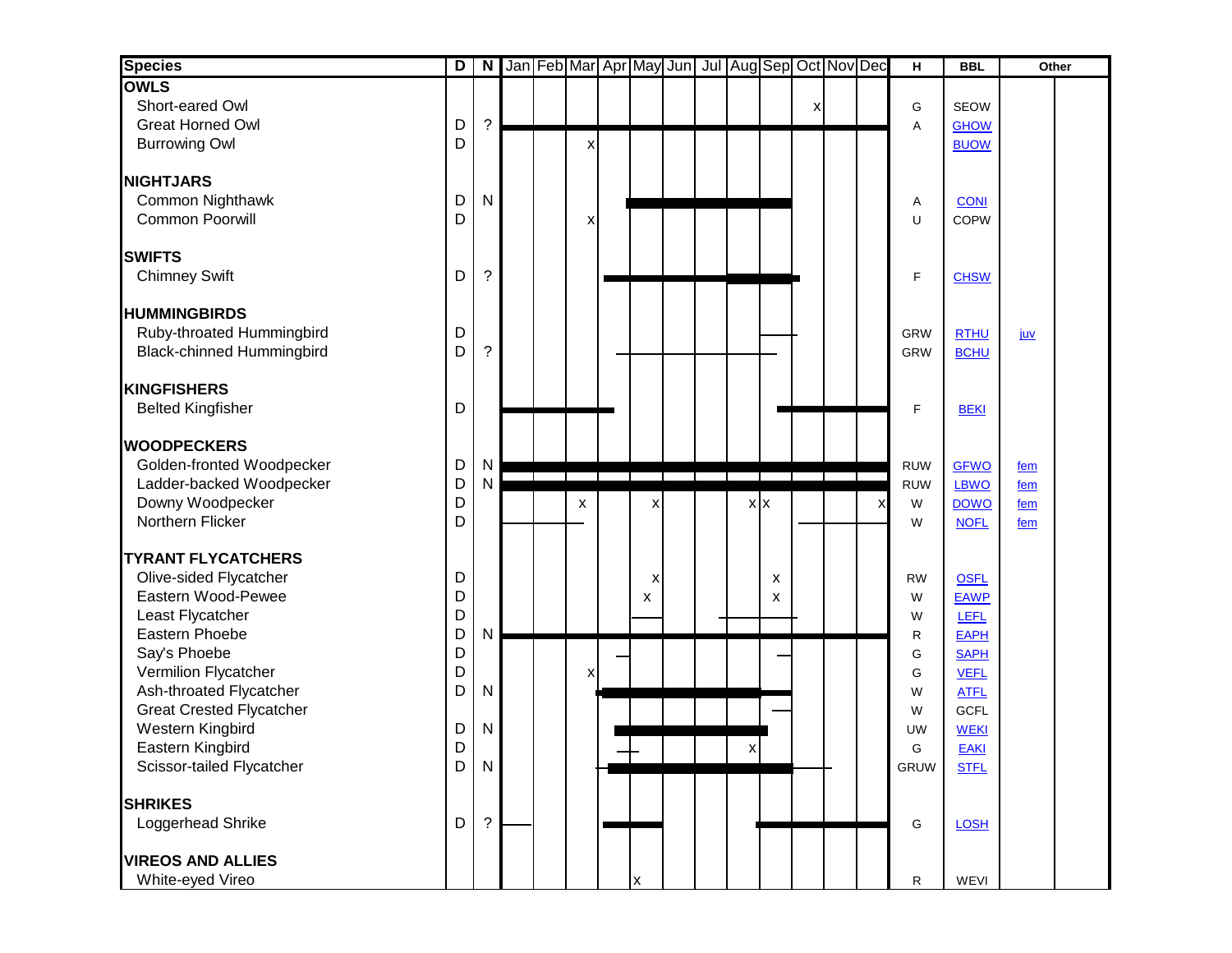| <b>Species</b>                | D |                | N Jan Feb Mar Apr May Jun Jul Aug Sep Oct Nov Dec |  |   |   |   |  |         |   |   |   | н          | <b>BBL</b>                 | Other      |  |
|-------------------------------|---|----------------|---------------------------------------------------|--|---|---|---|--|---------|---|---|---|------------|----------------------------|------------|--|
| <b>Bell's Vireo</b>           | D | $\overline{?}$ |                                                   |  |   |   |   |  |         |   |   |   | <b>BRW</b> | <b>BEVI</b>                |            |  |
| Yellow-throated Vireo         |   |                |                                                   |  |   |   |   |  | X       |   |   |   | R          | <b>YTVI</b>                |            |  |
| <b>Blue-headed Vireo</b>      |   |                |                                                   |  |   | X |   |  |         |   |   |   | R          | <b>BHVI</b>                |            |  |
| Red-eyed Vireo                |   |                |                                                   |  |   | X |   |  |         |   |   |   | R          | <b>REVI</b>                |            |  |
| <b>CROWS AND JAYS</b>         |   |                |                                                   |  |   |   |   |  |         |   |   |   |            |                            |            |  |
| <b>Blue Jay</b>               | D | N              |                                                   |  |   |   |   |  |         |   |   |   | Α          | <b>BLJA</b>                |            |  |
| American Crow                 | D | $\mathsf{N}$   |                                                   |  |   |   |   |  |         |   |   |   | Α          | <b>AMCR</b>                |            |  |
| Chihuahuan Raven              | D | $\mathsf{N}$   |                                                   |  |   |   |   |  |         |   |   |   | W          | <b>CHRA</b>                |            |  |
| <b>LARKS</b>                  |   |                |                                                   |  |   |   |   |  |         |   |   |   |            |                            |            |  |
| <b>Horned Lark</b>            | D | $\overline{?}$ |                                                   |  |   |   |   |  |         |   |   |   | G          | <b>HOLA</b>                |            |  |
| <b>SWALLOWS</b>               |   |                |                                                   |  |   |   |   |  |         |   |   |   |            |                            |            |  |
| <b>Purple Martin</b>          | D |                |                                                   |  |   |   |   |  |         |   |   |   |            |                            |            |  |
| <b>Tree Swallow</b>           |   |                |                                                   |  |   |   |   |  |         |   |   |   | F<br>O     | <b>PUMA</b><br><b>TRES</b> |            |  |
| Northern Rough-winged Swallow |   |                |                                                   |  | X |   |   |  | X       |   |   |   | O          | <b>NORW</b>                |            |  |
| <b>Bank Swallow</b>           | D |                |                                                   |  |   |   |   |  |         |   |   |   | O          | <b>BANS</b>                |            |  |
| <b>Cliff Swallow</b>          | D | $\mathsf{N}$   |                                                   |  |   |   |   |  | X       |   |   |   | U          | <b>CLSW</b>                |            |  |
| <b>Cave Swallow</b>           | D | ${\sf N}$      |                                                   |  |   |   |   |  |         |   | х |   | U          | CASW                       | <u>juv</u> |  |
| <b>Barn Swallow</b>           | D | $\mathsf{N}$   |                                                   |  |   |   |   |  |         |   |   |   | U          | <b>BARS</b>                |            |  |
|                               |   |                |                                                   |  |   |   |   |  |         |   |   |   |            |                            |            |  |
| <b>CHICKADEES AND TITS</b>    |   |                |                                                   |  |   |   |   |  |         |   |   |   |            |                            |            |  |
| Carolina Chickadee            | D |                |                                                   |  |   | х |   |  | $X$ $X$ |   |   | X | W          | <b>CACH</b>                |            |  |
| <b>Black-crested Titmouse</b> | D | $\mathsf{N}$   |                                                   |  |   |   |   |  |         |   |   |   | W          | <b>BCTI</b>                |            |  |
|                               |   |                |                                                   |  |   |   |   |  |         |   |   |   |            |                            |            |  |
| <b>PENDULINE TITS</b>         |   |                |                                                   |  |   |   |   |  |         |   |   |   |            |                            |            |  |
| Verdin                        | D |                |                                                   |  |   |   |   |  |         |   |   |   | <b>BW</b>  | <b>VERD</b>                |            |  |
|                               |   |                |                                                   |  |   |   |   |  |         |   |   |   |            |                            |            |  |
| <b>LONG-TAILED TITS</b>       |   |                |                                                   |  |   |   |   |  |         |   |   |   |            |                            |            |  |
| <b>Bushtits</b>               |   |                |                                                   |  |   |   | X |  |         |   |   |   | R          | <b>BUSH</b>                |            |  |
| <b>NUTHATCHES</b>             |   |                |                                                   |  |   |   |   |  |         |   |   |   |            |                            |            |  |
| <b>Red-breasted Nuthatch</b>  |   |                |                                                   |  |   |   |   |  |         | X |   |   | W          | <b>RBNU</b>                |            |  |
| <b>CREEPERS</b>               |   |                |                                                   |  |   |   |   |  |         |   |   |   |            |                            |            |  |
| <b>Brown Creeper</b>          | D |                |                                                   |  |   |   |   |  |         |   |   |   | W          | <b>BRCR</b>                |            |  |
| <b>WRENS</b>                  |   |                |                                                   |  |   |   |   |  |         |   |   |   |            |                            |            |  |
| Cactus Wren                   | D | N              |                                                   |  |   |   |   |  |         |   |   |   | <b>BW</b>  | <b>CACW</b>                |            |  |
| Rock Wren                     | D |                |                                                   |  |   |   |   |  |         |   |   |   | U          | <b>ROWR</b>                |            |  |
| Carolina Wren                 | D |                |                                                   |  |   |   |   |  |         |   |   |   | <b>RW</b>  | <b>CARW</b>                |            |  |
| Bewick's Wren                 | D |                |                                                   |  |   |   |   |  |         |   |   |   | <b>BRW</b> | <b>BEWR</b>                |            |  |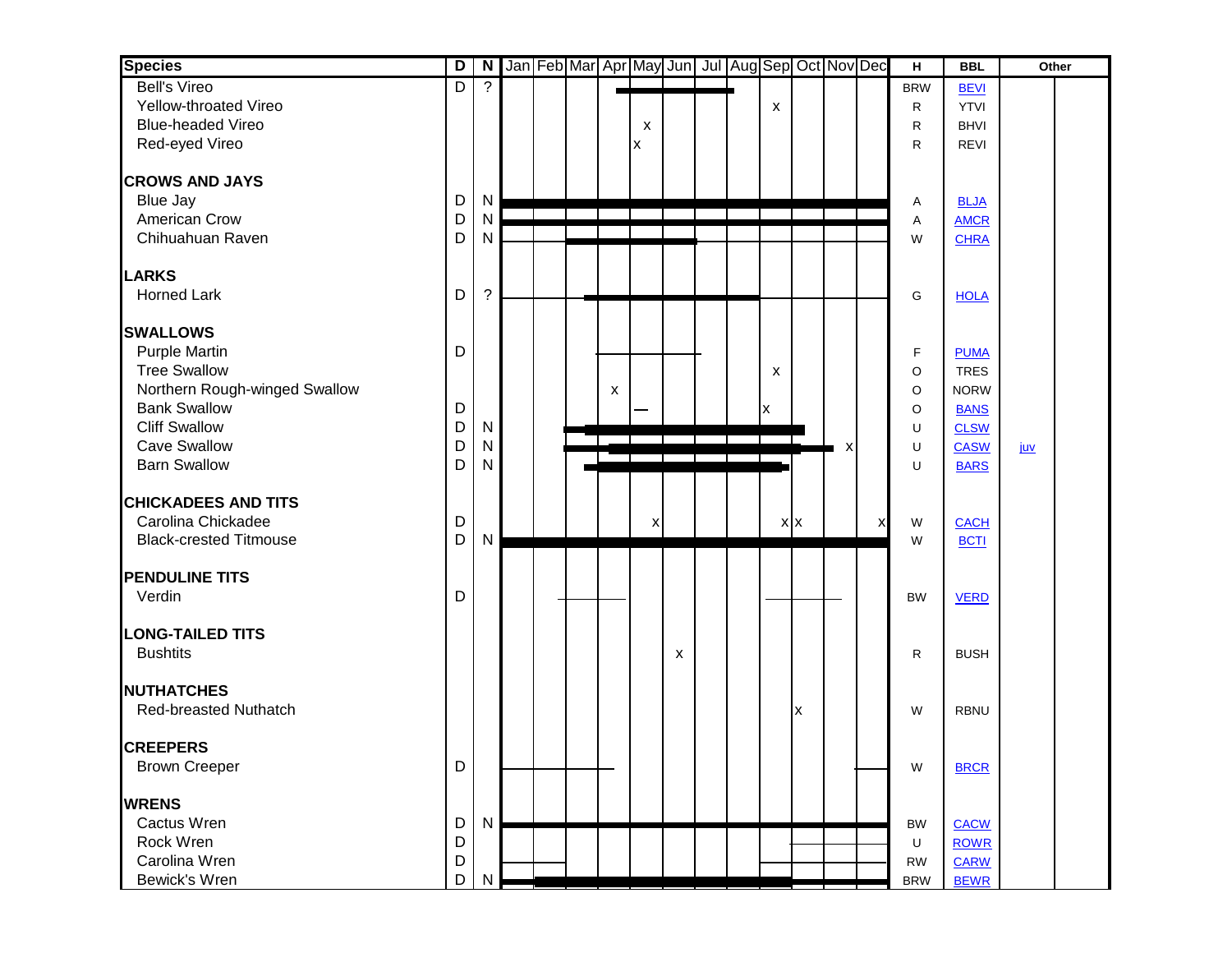| <b>Species</b>                              | $\overline{\mathsf{D}}$ |   |   |  |   |  |   | N Jan Feb Mar Apr May Jun Jul Aug Sep Oct Nov Dec | н                         | <b>BBL</b>                 | Other |     |
|---------------------------------------------|-------------------------|---|---|--|---|--|---|---------------------------------------------------|---------------------------|----------------------------|-------|-----|
| House Wren                                  | D                       |   |   |  |   |  |   |                                                   | <b>RW</b>                 | <b>HOWR</b>                |       |     |
| Marsh Wren                                  | D                       |   |   |  |   |  |   |                                                   | R                         | <b>MAWR</b>                |       |     |
|                                             |                         |   |   |  |   |  |   |                                                   |                           |                            |       |     |
| <b>KINGLETS</b>                             |                         |   |   |  |   |  |   |                                                   |                           |                            |       |     |
| Golden-crowned Kinglet                      | D<br>D                  |   |   |  |   |  |   | X                                                 | W                         | <b>GCKI</b>                |       |     |
| Ruby-crowned Kinglet                        |                         |   |   |  |   |  |   |                                                   | W                         | <b>RCKI</b>                |       |     |
| <b>GNATCATCHERS</b>                         |                         |   |   |  |   |  |   |                                                   |                           |                            |       |     |
| <b>Blue-gray Gnatcatcher</b>                | D                       |   |   |  |   |  |   |                                                   | <b>BRW</b>                | <b>BGGN</b>                |       |     |
| <b>THRUSHES</b>                             |                         |   |   |  |   |  |   |                                                   |                           |                            |       |     |
| Eastern Bluebird                            | D                       | N |   |  |   |  |   |                                                   | <b>UW</b>                 | <b>EABL</b>                |       |     |
| Western Bluebird                            |                         |   |   |  |   |  |   | X                                                 | O                         | WEBL                       | fem   | juv |
| Mountain Bluebird                           | D                       |   | X |  |   |  |   |                                                   | BG                        | <b>MOBL</b>                |       |     |
| American Robin                              | D                       | N |   |  |   |  |   |                                                   | W                         | <b>AMRO</b>                | other | juv |
|                                             |                         |   |   |  |   |  |   |                                                   |                           |                            |       |     |
| <b>MOCKINGBIRDS AND THRASHERS</b>           |                         |   |   |  |   |  |   |                                                   |                           |                            |       |     |
| <b>Gray Catbird</b>                         | D                       |   |   |  | x |  | X |                                                   | <b>RW</b>                 | <b>GRCA</b>                |       |     |
| Northern Mockingbird                        | D                       | Ν |   |  |   |  |   |                                                   | <b>BGRUW</b>              | <b>NOMO</b>                |       |     |
| Sage Thrasher                               | D                       |   |   |  |   |  |   | x                                                 | В                         | <b>SATH</b>                |       |     |
| <b>Brown Thrasher</b>                       | $\mathsf D$             |   |   |  |   |  | X |                                                   | <b>RW</b>                 | <b>BRTH</b>                |       |     |
| <b>Curve-billed Thrasher</b>                | D                       | Ν |   |  |   |  |   |                                                   | <b>BW</b>                 | <b>CBTH</b>                |       |     |
| <b>STARLINGS</b>                            |                         |   |   |  |   |  |   |                                                   |                           |                            |       |     |
| <b>European Starling</b>                    | D                       | N |   |  |   |  |   |                                                   | Α                         | <b>EUST</b>                |       |     |
|                                             |                         |   |   |  |   |  |   |                                                   |                           |                            |       |     |
| <b>WAGTAILS AND PIPITS</b>                  |                         |   |   |  |   |  |   |                                                   |                           |                            |       |     |
| American Pipit                              |                         |   |   |  |   |  |   |                                                   | G                         | <b>AMPI</b>                |       |     |
| Sprague's Pipit                             | D                       |   |   |  |   |  |   |                                                   | G                         | <b>SPPI</b>                |       |     |
| <b>WAXWINGS</b>                             |                         |   |   |  |   |  |   |                                                   |                           |                            |       |     |
| Cedar Waxwing                               | D                       |   |   |  |   |  |   |                                                   | <b>RUW</b>                | <b>CEDW</b>                |       |     |
| <b>WOOD WARBLERS</b>                        |                         |   |   |  |   |  |   |                                                   |                           |                            |       |     |
|                                             | D                       |   |   |  |   |  |   |                                                   |                           |                            |       |     |
| Orange-crowned Warbler<br>Nashville Warbler | D                       |   |   |  |   |  |   |                                                   | <b>BRW</b>                | <b>OCWA</b><br><b>NAWA</b> |       |     |
| <b>Yellow Warbler</b>                       | D                       |   |   |  |   |  |   |                                                   | R                         |                            |       |     |
| Yellow-rumped Warbler                       | D                       |   |   |  |   |  |   |                                                   | <b>BRW</b><br><b>BRUW</b> | <b>YWAR</b><br><b>YRWA</b> | other |     |
| Pine Warbler                                | D                       |   |   |  |   |  |   | x                                                 | W                         | <b>PIWA</b>                |       |     |
| <b>Black-and-white Warbler</b>              | D                       |   |   |  | x |  |   |                                                   | R                         | <b>BAWW</b>                |       |     |
| Northern Waterthrush                        | D                       |   |   |  |   |  | X |                                                   | R                         | <b>NOWA</b>                |       |     |
| MacGillivray's Warbler                      |                         |   |   |  |   |  |   |                                                   | В                         | <b>MGWA</b>                |       |     |
| Common Yellowthroat                         | D                       |   |   |  |   |  |   |                                                   | ${\sf R}$                 | <b>COYE</b>                |       |     |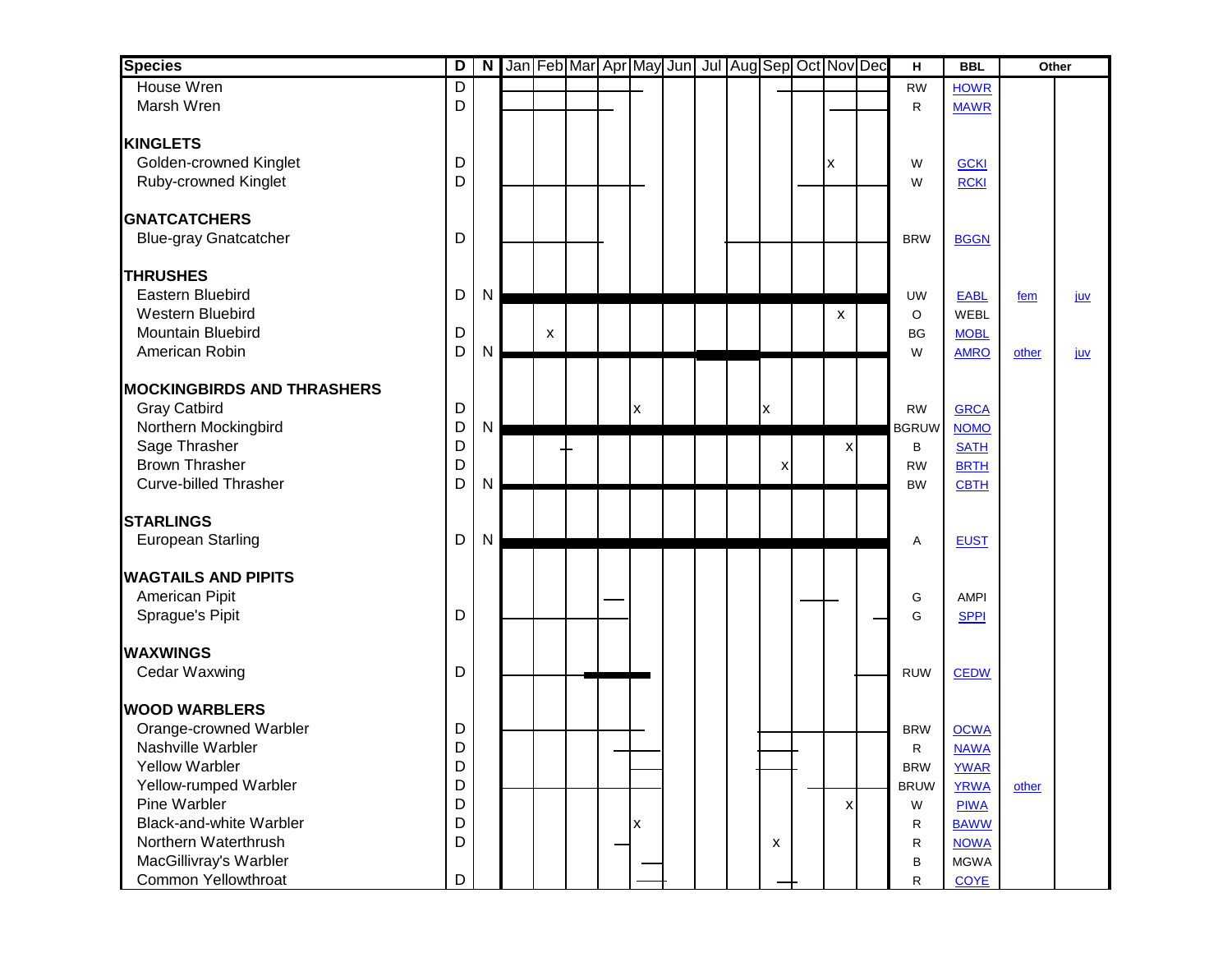| <b>Species</b>                             | D            | N            |              |                  |    |    | Jan Feb Mar Apr May Jun Jul Aug Sep Oct Nov Dec |  |    |            |    | н              | <b>BBL</b>                 | Other |            |
|--------------------------------------------|--------------|--------------|--------------|------------------|----|----|-------------------------------------------------|--|----|------------|----|----------------|----------------------------|-------|------------|
| Wilson's Warbler                           | D            |              |              |                  |    |    |                                                 |  |    |            |    | <b>RW</b>      | <b>WIWA</b>                |       |            |
| <b>Yellow-breasted Chat</b>                |              |              |              |                  |    |    |                                                 |  |    |            |    | B              | <b>YBCH</b>                |       |            |
|                                            |              |              |              |                  |    |    |                                                 |  |    |            |    |                |                            |       |            |
| <b>TANAGERS</b>                            |              |              |              |                  |    |    |                                                 |  |    |            |    |                |                            |       |            |
| Western Tanager                            |              |              |              |                  |    |    |                                                 |  | X  |            |    | U              | <b>WETA</b>                |       |            |
| <b>SPARROWS, TOWHEES, JUNCOS</b>           |              |              |              |                  |    |    |                                                 |  |    |            |    |                |                            |       |            |
| <b>Eastern Towhee</b>                      | D            |              | X            |                  |    |    |                                                 |  |    |            |    | W              | <b>EATO</b>                |       |            |
| Spotted Towhee                             | $\mathsf{D}$ |              |              |                  |    |    |                                                 |  |    |            |    | W              | <b>SPTO</b>                |       |            |
| Canyon Towhee                              | D            | N            |              |                  |    |    |                                                 |  |    |            |    | <b>BW</b>      | <b>CANT</b>                |       |            |
| Cassin's Sparrow                           | D            | N            |              |                  |    |    |                                                 |  |    |            |    | G              | <b>CASP</b>                |       |            |
| <b>Chipping Sparrow</b>                    | D            |              |              |                  |    |    |                                                 |  |    |            |    | W              | <b>CHSP</b>                |       |            |
| Clay-colored Sparrow                       | D            |              |              |                  |    |    |                                                 |  |    |            |    | <b>BW</b>      | <b>CCSP</b>                |       |            |
| <b>Field Sparrow</b>                       | D            |              |              |                  |    |    |                                                 |  |    |            |    | <b>BGW</b>     | <b>FISP</b>                |       |            |
| Vesper Sparrow                             | D            |              |              |                  |    |    |                                                 |  |    |            |    | <b>BG</b>      | <b>VESP</b>                |       |            |
| Lark Sparrow                               | D            | N            |              |                  |    |    |                                                 |  |    |            |    | G              | <b>LASP</b>                |       |            |
| <b>Black-throated Sparrow</b>              |              |              |              |                  | X  |    |                                                 |  |    |            |    | B              | <b>BTSP</b>                |       |            |
| Lark Bunting                               | D            |              |              |                  |    |    |                                                 |  |    |            |    | G              | <b>LARB</b>                |       |            |
| Savannah Sparrow                           | D            |              |              |                  |    |    |                                                 |  |    |            |    | G              | <b>SAVS</b>                |       |            |
| Le Conte's Sparrow                         | D            |              |              |                  | 'Χ |    |                                                 |  |    |            | X. | G              | <b>LCSP</b>                |       |            |
| <b>Grasshopper Sparrow</b>                 | D            | N            | ÷χ           |                  |    |    |                                                 |  |    | <b>X……</b> |    | G              | <b>GRSP</b>                |       |            |
| Fox Sparrow                                | D            |              |              | $x$ $\cdots$ $x$ |    |    |                                                 |  |    |            |    | <b>RW</b>      | <b>FOSP</b>                |       |            |
| Song Sparrow                               | D            |              |              |                  |    |    |                                                 |  |    |            |    | <b>GRW</b>     | <b>SOSP</b>                |       |            |
| Lincoln's Sparrow                          | D            |              |              |                  |    |    |                                                 |  |    |            |    | <b>GRW</b>     | <b>LISP</b>                |       |            |
| Swamp Sparrow                              |              |              | $\mathsf{x}$ |                  |    |    |                                                 |  |    | <b>X</b>   |    | R              | <b>SWSP</b>                |       |            |
| White-crowned Sparrow                      | D            |              |              |                  |    |    |                                                 |  |    |            |    | <b>BRW</b>     | <b>WCSP</b>                | other |            |
| White-throated Sparrow                     |              |              |              |                  |    |    |                                                 |  |    | х          |    | R              | <b>WTSP</b>                |       |            |
| Harris's Sparrow                           | D            |              |              |                  |    |    |                                                 |  |    |            |    | W              | <b>HASP</b>                |       |            |
| Dark-eyed Junco                            | D            |              |              |                  |    |    |                                                 |  |    |            |    | W              | <b>DEJU</b>                | other |            |
|                                            |              |              |              |                  |    |    |                                                 |  |    |            |    |                |                            |       |            |
| <b>SALTATORS, CARDINALS AND ALLIES</b>     |              |              |              |                  |    |    |                                                 |  |    |            |    |                |                            |       |            |
| Northern Cardinal                          | D            | N            |              |                  |    |    |                                                 |  |    |            |    | <b>RUW</b>     | <b>NOCA</b>                | fem   |            |
| Pyrrhuloxia                                | D            | N            |              |                  |    |    |                                                 |  |    |            |    | <b>BW</b>      | <b>PYRR</b>                | fem   |            |
| Rose-breasted Grosbeak                     | D            |              |              |                  |    | x  |                                                 |  |    |            |    | U              | <b>RBGR</b>                |       |            |
| <b>Blue Grosbeak</b>                       | D            | N            |              |                  |    |    |                                                 |  |    |            |    | R              | <b>BLGR</b>                | fem   | <u>juv</u> |
| Indigo Bunting                             |              |              |              |                  |    | Ιx |                                                 |  | Ιx |            |    | R              | <b>INBU</b>                |       |            |
| <b>Painted Bunting</b>                     | D            | N            |              |                  |    |    |                                                 |  |    |            |    | <b>BRW</b>     | <b>PABU</b>                | fem   | juv        |
| Dickcissel                                 | D            | N            |              |                  |    |    |                                                 |  |    |            |    | G              | <b>DICK</b>                | fem   |            |
| <b>BLACKBIRDS, ORIOLES, GRACKLES, ETC.</b> |              |              |              |                  |    |    |                                                 |  |    |            |    |                |                            |       |            |
| <b>Red-winged Blackbird</b>                | D            | $\mathsf{N}$ |              |                  |    |    |                                                 |  |    |            |    |                |                            |       |            |
| Eastern Meadowlark                         | D            | N            |              |                  |    |    |                                                 |  |    |            |    | <b>FR</b><br>G | <b>RWBL</b><br><b>EAME</b> | fem   |            |
| <b>Western Meadowlark</b>                  | D            | N            |              |                  |    |    |                                                 |  |    |            |    | G              | <b>WEME</b>                |       |            |
|                                            |              |              |              |                  |    |    |                                                 |  |    |            |    |                |                            |       |            |